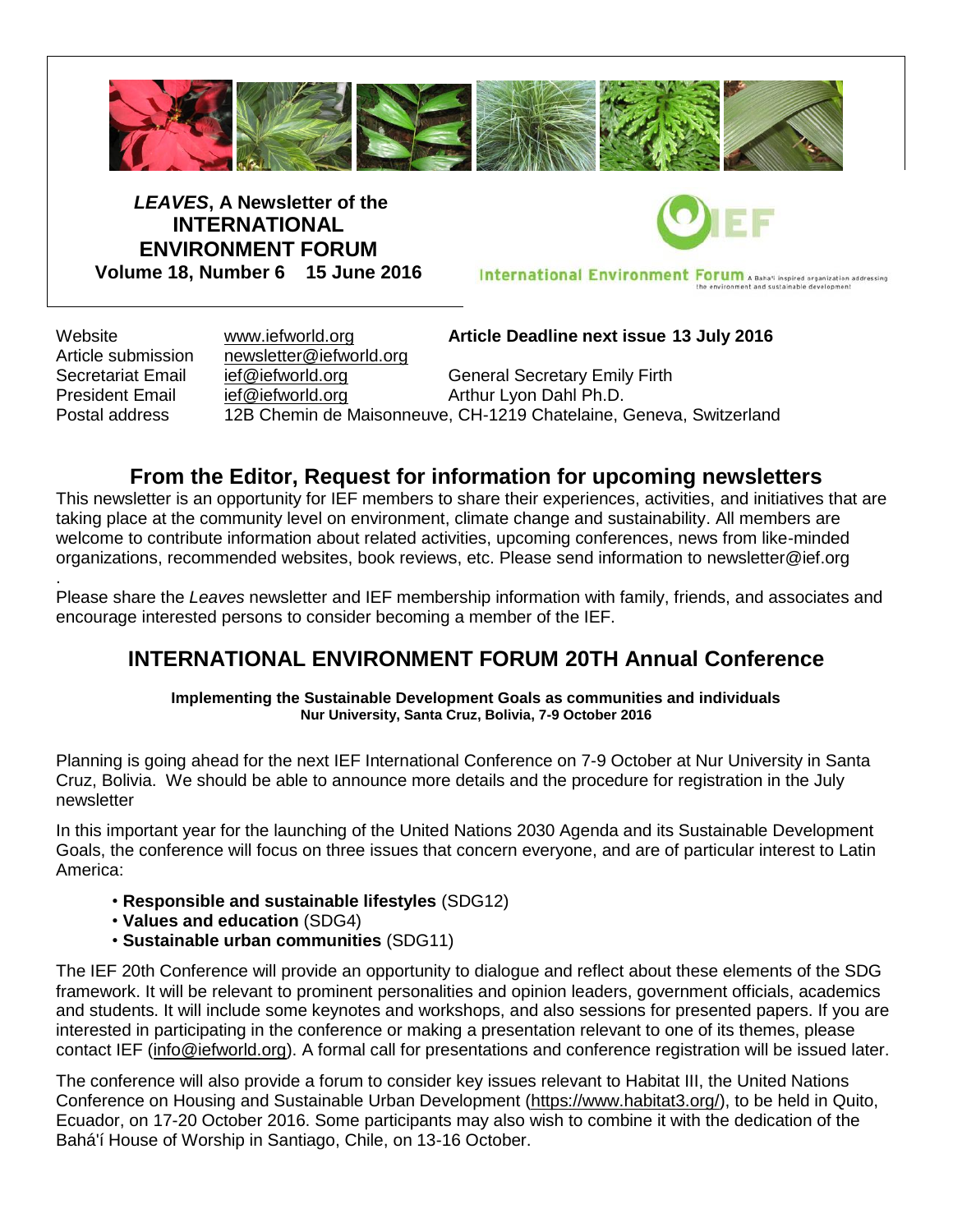## **Update your IEF directory entry**

As usual, the IEF will be updating its Directory of Members and sending it to all members before the Annual General Assembly in October. Many members have not changed their information in the directory since they joined IEF, often many years ago. Now is your chance to bring your information up to date before the new directory is finalized. The easiest way is to log into the IEF web site, go to your user page, and change whatever needs to be updated. If you have forgotten your password, write [ief@iefworld.org.](mailto:ief@iefworld.org.) You can also email your information to the same address.

### **IEF speakers in Kuwait**

IEF board members Wendi Momen and Arthur Dahl were invited to be keynote speakers at the first **Vision Gulf Business Conference** in Kuwait on 31 May 2016, on the theme "Opportunities for Innovation and Coexistence", preceded by a press conference on 30 May. The conference, planned to be an annual event, aims to explore, inspire and offer practical approaches for building a better future for Kuwait. Ethical Business Building the Future (ebbf) was a conference partner.

Arthur Dahl gave the opening keynote on "The future of business in a world with a changing climate" [\(http://iefworld.org/ddahl16c\)](http://iefworld.org/ddahl16c). He highlighted the requirement of the Paris Agreement for a rapid transition to a low carbon society and the challenges this represents for a country like Kuwait with an economy built on oil, and suggesting some of the options for a more sustainable future. The following workshop allowed participants to discuss some of the positive directions that Kuwait could take. The second speaker was Dr. Hamad Al-Hasawi, President of the Kuwait Banking Association, on "Strategic projects in Kuwait: opportunities and challenges".



Closing panel with Wendi Momen, Bayan Salmanpour and Arthur Dahl

The second conference session began with conference organizer and ebbf member Bayan Salmanpour speaking on "Coexistence, business and the environment, do they mix?", followed by Arthur's second talk on "The UN 2030 Agenda and Sustainable Development Goals: challenges and opportunities" [\(http://iefworld.org/ddahl16d\)](http://iefworld.org/ddahl16d). The last conference keynote was by Dr. Wendi Momen OBE on "Why bother with business ethics? The ebbf view" in which she discussed a number of passages from the Qur'an about ethics in business transactions. The conference concluded with a panel discussion responding to questions from the audience. Discussion continued afterwards around an extensive buffet lunch. For a photo album on the conference, see [http://yabaha.net/dahl/travel/t2016/Kuwait/Kuwait.html.](http://yabaha.net/dahl/travel/t2016/Kuwait/Kuwait.html)

# **ebbf and SDGs**

IEF's partner Bahá'í-inspired organization, ebbf - Ethical Business Building the Future, is exploring how to align its activities with the Sustainable Development Goals (SDGs) adopted with the UN 2030 Agenda last September. It has identified a selection of SDG targets that are relevant to business, either because they represent business opportunities, or because business has a responsibility in changing its practices to meet the goal. It is also using a compilation of Bahá'í texts relevant to each SDG that is also available on the IEF web site at [http://iefworld.org/cmp\\_SDG.](http://iefworld.org/cmp_SDG.) A new section of the ebbf web site on the SDGs is in preparation.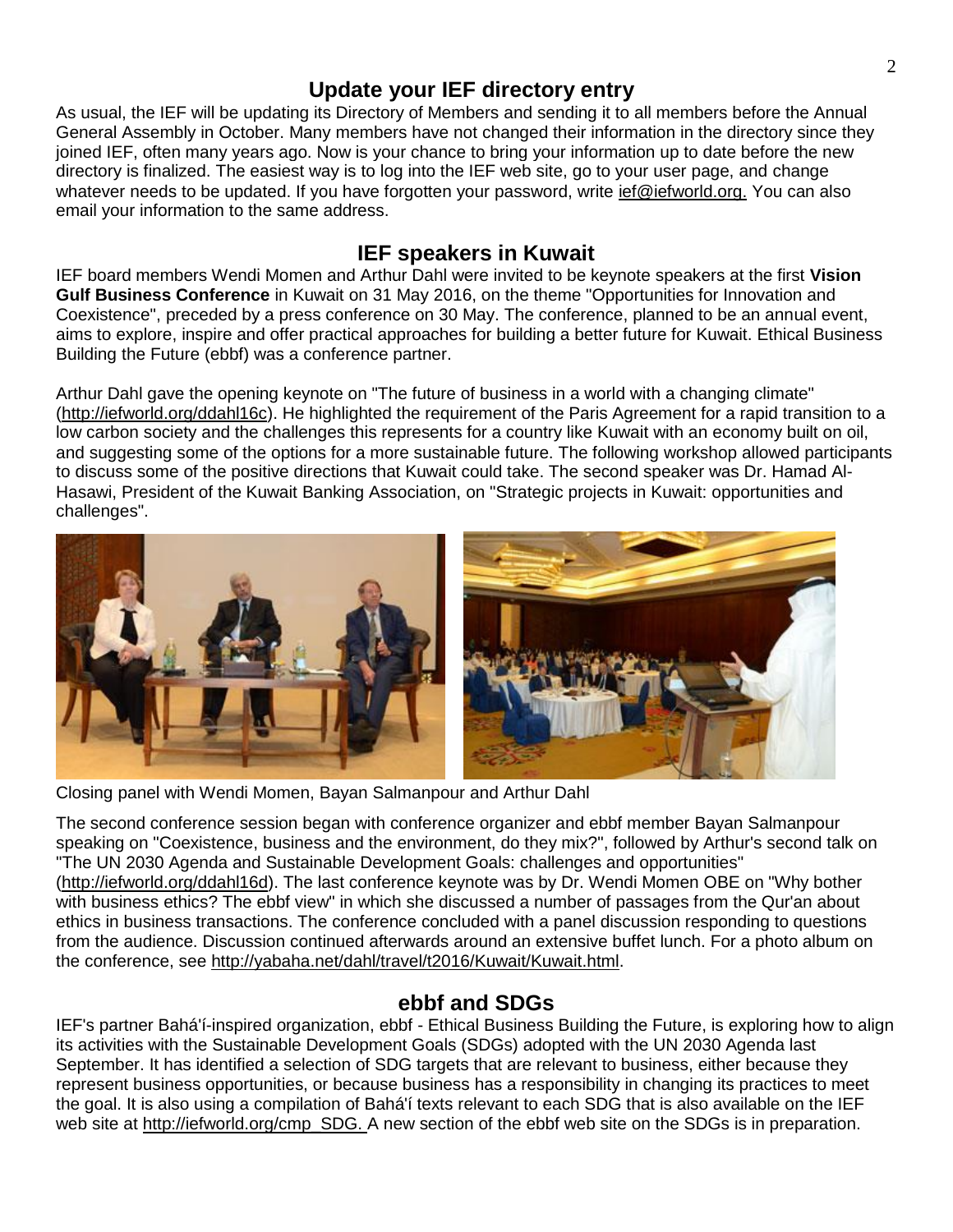# **Sylvia Karlsson-Vinkhuyzen in Colombia**

IEF board member Sylvia Karlsson-Vinkhuyzen spent 10 days in Colombia at the end of April. First she attended the International Civil Society Week in Bogota where some 900 people from over a hundred countries gathered to discuss and celebrate civic action. Sylvia is a member of the board of CIVICUS, the main organizer, and the IEF has just become an associate member in this international non-governmental organization that supports greater civil society participation in governance at all levels. The week provided a rich experience and many inspiring meetings with individuals strongly committed to social action. Sylvia then continued to Cali for three days. She visited the site for a local Bahá'í House of Worship in the North Cauca region. During a meeting with the director of FUNDAEC she learned more about the project to plant a native forest on a large part of the property where the House of Worship is being built. The plan is to reintroduce many species of trees and medicinal plants useful to people that have largely disappeared from the region now dominated by sugarcane cultivation. In the city of Cali, Sylvia had the opportunity to meet two local IEF members and gave a short informal presentation one evening on the IEF contributions to the UN Climate Conference in Paris in 2015.

# **Interfaith Climate Change Course Now Available in Spanish**

28. May 2016 The Interfaith Study Course on the **Scientific and Spiritual Dimensions of Climate Change** prepared for IEF by Christine Muller and used successfully in many communities for study circles, is now available in [Spanish,](http://iefworld.org/fl/ccSp.pdf) translated by IEF member Zulay Posada of Colombia. The original course in [English](http://iefworld.org/ssdcc0.html)  [in 9 modules](http://iefworld.org/ssdcc0.html) is available on the IEF web site, and was used to design the very successful on-line course on Climate Change offered through the Wilmette Institute. A 5-module course in [French](http://iefworld.org/ccFr0) was prepared last year in anticipation of the Paris Climate Change Conference in December 2015. This course is now available in [Spanish,](http://iefworld.org/fl/ccSp.pdf) which is appropriate since the next IEF Annual Conference will be held in Santa Cruz, Bolivia, on 7-9 October 2016. These courses are designed for self-study and use in local communities or organizations, and include instructions for facilitators, so no special training or experience is required to use them. They are excellent to build a shared understanding of climate change and our responsibility to respond to it among people of all religious backgrounds, and can be useful for interfaith work.

### **[Las dimensiones científicas y espirituales del cambio climatico](http://iefworld.org/fl/ccSp.pdf)** (pdf)

A Spanish Interfaith Study Course in 5 classes - Una clase entrereligiosa en español en 5 modulos



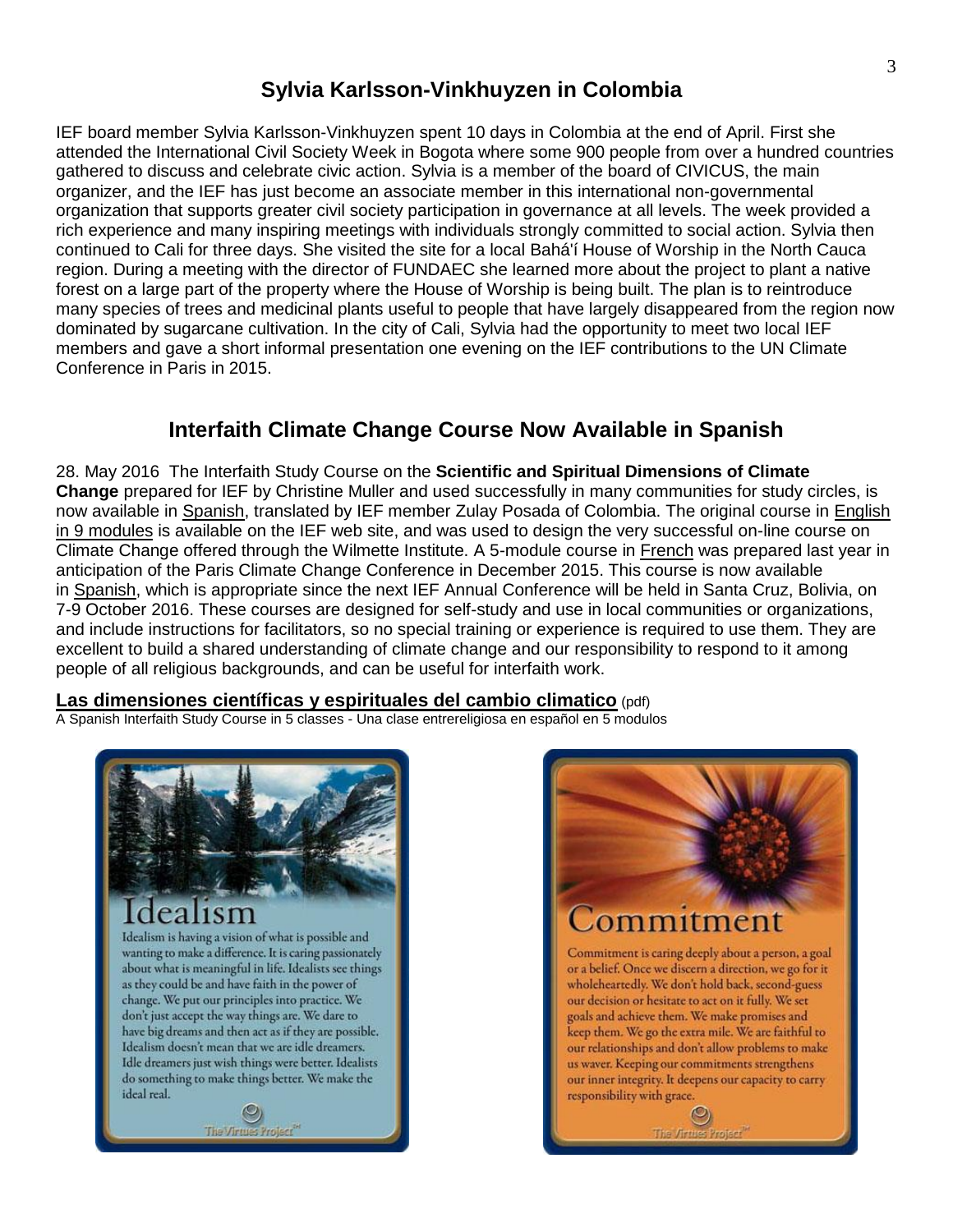# **IEF author contributes to GEO-6 for Europe**

Batumi, Georgia, 8 June 2016 – Poor air quality, climate change, unhealthy lifestyles and the disconnection between people and the environment are increasingly affecting human health in the region, finds the latest Global Environment Outlook (GEO-6) assessment for the pan-European region, prepared by UNEP and UNECE with support from the European Environment Agency (EEA). Air pollution is now the greatest health risk in the region, with more than 95% of the EU urban population exposed to levels above World Health Organisation guidelines, for example. Over 500,000 premature deaths in the region were attributable to outdoor air quality and 100,000 to indoor air quality in 2012.

Climate change is one of the largest threats to human and ecosystem health and to achieving sustainable development in the pan-European region. It is also an accelerator for most other environmental risks. Impacts of climate change affect health through floods, heat waves, droughts, reduced agricultural productivity, exacerbated air pollution and allergies and vector, food and water-borne diseases.

Biodiversity loss and ecosystem degradation is continuing in the region and is mainly caused by increased land-use change, particularly agricultural intensification, urbanization and habitat fragmentation. On-going biodiversity decline and loss is particularly high in Eastern and Western Europe, with lower rates in Central Europe, the Russian Federation and Central Asian countries. Biodiversity underpins all ecosystem services, guaranteeing supply of environmental goods and services, such as nutrients and food, clean air and freshwater. Competing interests for land resources are widespread across the region. Every day the countries of the EU28 alone lose 275 hectares of agricultural land to soil sealing and land take. Land quality impacts human health in various ways, through direct benefits from food and nutrition, living and recreational space for optimal lifestyles, physical exercise and even mental health.

Environmental challenges in the region have become more systemic and complex, while resilience to these will be affected by megatrends largely outside the region's control, finds the report, launched at the eighth Environment for Europe (EfE) Ministerial conference on 8 June.

"The GEO-6 assessment for the pan-European region highlights how the transition to an inclusive green economy in the region must be built on resilient ecosystems, sound management of chemicals and clean production systems, and on healthy consumption choices," said Jan Dusik, Head of UNEP's Regional Office for Europe. "Greater cooperation and a more integrated approach are needed to tackle these transboundary challenges, in line with the Sustainable Development Goals," he underlined.

"This report provides fresh information on the region's emerging environmental issues and it will help governments shape their future policy," said UNECE Executive Secretary Christian Friis Bach. "UNECE multilateral environmental agreements and other instruments are effective tools to assist member States tackle many of these issues from air quality to water management to access to information, justice and public participation."

Greater investments are needed in environmental accounting systems to ensure external costs are addressed. There is a need to pay close attention to early signals from science and society and invest in foresight processes to identify possible future risks, opportunities and conflicts. The Shared Environmental Information System and the GEO assessment provide the knowledge base for policy-makers to act on.

IEF President Arthur Dahl was Coordinating Lead Author for Chapter 1.1 of the report on the Sustainable Development Goals, and a lead author for Chapter 4. GEO is a consultative process resulting in reports on the state, trends and outlook for the environment [\(http://www.unep.org/geo/\)](http://www.unep.org/geo/). The EfE conference in Batumi, Georgia, where the GEO-6 assessment for the pan-European region was launched on 8 June was attended by dozens of ministers and high-level representatives [\(http://efebatumi.com/en/\)](http://efebatumi.com/en/).

#### The report can be downloaded at

[http://uneplive.unep.org/media/docs/assessments/GEO\\_6\\_Assessment\\_pan\\_European\\_region.pdf](http://uneplive.unep.org/media/docs/assessments/GEO_6_Assessment_pan_European_region.pdf) or consulted as an e-book at: <http://content.yudu.com/web/2y3n2/0A2y3n3/GEO6-EUROPE/html/index.html.> All the GEO-6 regional reports are available at http://uneplive.unep.org/theme/index/18#.V1mmb2aNsxB.

Based on UNEP Press Release from Batumi 8 June 2016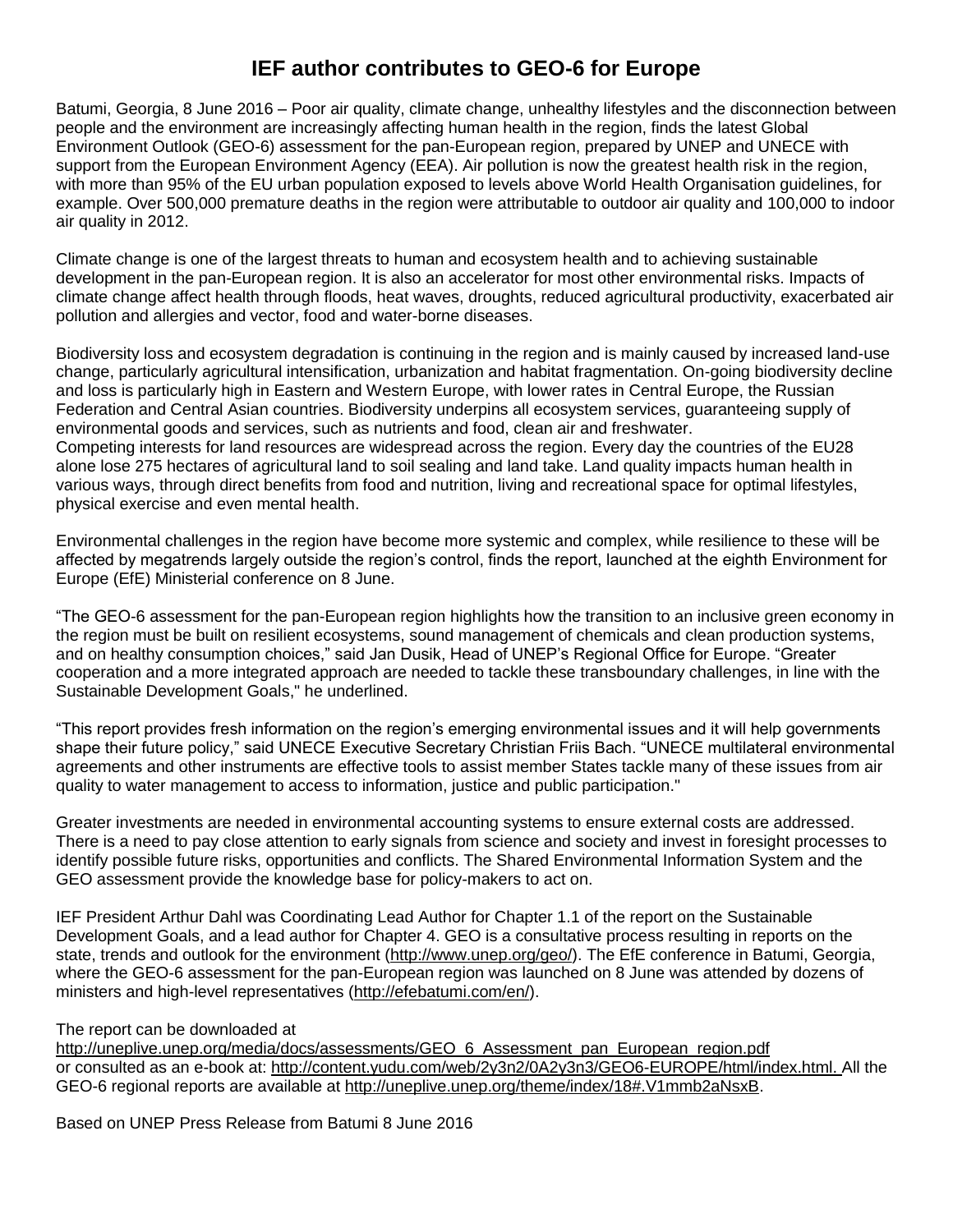### **For World Environment Day – Sunday 5 June "A deadly undertaking" – UN experts urge all Governments to protect environmental rights defenders**

<http://www.ohchr.org/EN/NewsEvents/Pages/DisplayNews.aspx?NewsID=20052&LangID=E> GENEVA (2 June 2016) – *Speaking ahead of World Environment Day on Sunday 5 June, three United Nations human rights experts call on every Government to protect environmental and land rights defenders.*

*The UN Special Rapporteur on human rights and the environment, John Knox; the UN Special Rapporteur on the situation of human rights defenders, Michel Forst, and the UN Special Rapporteur on the rights of indigenous people, Victoria Tauli Corpuz, stress that protecting environmental rights defenders is crucial to protect the environment and the human rights that depend on it.*

"Being an environmentalist can be a dangerous, even deadly undertaking. Berta Cáceres, the Goldman Prize winner who was assassinated in Honduras in March 2016, was only one of dozens of environmentalists to be killed in recent months.

Every week, on average, two environmental and land rights activists are killed and the numbers are getting worse, according to civil society figures. The situation is particularly grave in Latin America and Southeast Asia, but it affects every region of the world. It is truly a global crisis.

On this World Environment Day, we want to underscore that environmental human rights defenders should be lauded as heroes for putting themselves at risk to protect the rights and wellbeing of others. Instead, they are often targeted as if they were enemies of the State.

The brave women and men who work to protect the environment are routinely harassed, threatened, unlawfully detained, and even murdered, merely for opposing powerful business and governmental interests bent on exploiting and destroying the natural environment on which we all depend.

The enjoyment of a vast range of human rights, including rights to life, health, food, water, and housing, depend on a healthy and sustainable environment. Those who work to protect the environment are not only environmentalists – they are also human rights defenders.

In March 2016, the Human Rights Council adopted a landmark Resolution (res 31/ 32) which requires States to ensure the rights and safety of human rights defenders working towards the realization of economic, social and cultural rights.

That was a good initial step, but Governments must do far more. They have obligations under human rights law to protect environmentalists' rights of expression and association by responding rapidly and effectively to threats, promptly investigating acts of harassment and violence from all parties including business and non-State actors, protecting the lives of those at risk, and bringing those responsible to justice.

States must also adopt and implement mechanisms that allow defenders to communicate their grievances, claim responsibilities, and obtain effective redress for violations, without fear of intimidation.

They must take additional steps to safeguard the rights of members of marginalized and vulnerable communities, especially indigenous peoples, whose cultures, identities and livelihoods often depend on the environment and whose lives are particularly susceptible to environmental harm, placing them on the frontlines of conflict.

Currently, States are failing to meet these obligations. Of the nearly 1000 reported murders over the last decade, fewer than 10 have resulted in convictions. The real culprits are rarely held accountable for their crimes.

In the last year, the international community has reached consensus on the new sustainable development goals as a roadmap to a more sustainable, prosperous and equitable future. But those goals cannot be met if those on the front line of protecting sustainable development are not protected.

It is ironic that environmental rights defenders are often branded as 'anti-development', when by working to make development truly sustainable, they are actually more pro-development than the corporations and governments that oppose them.

Supporting environmental human rights defenders is crucial to protect our environment and the human rights that depend on it, and Governments should never forget that."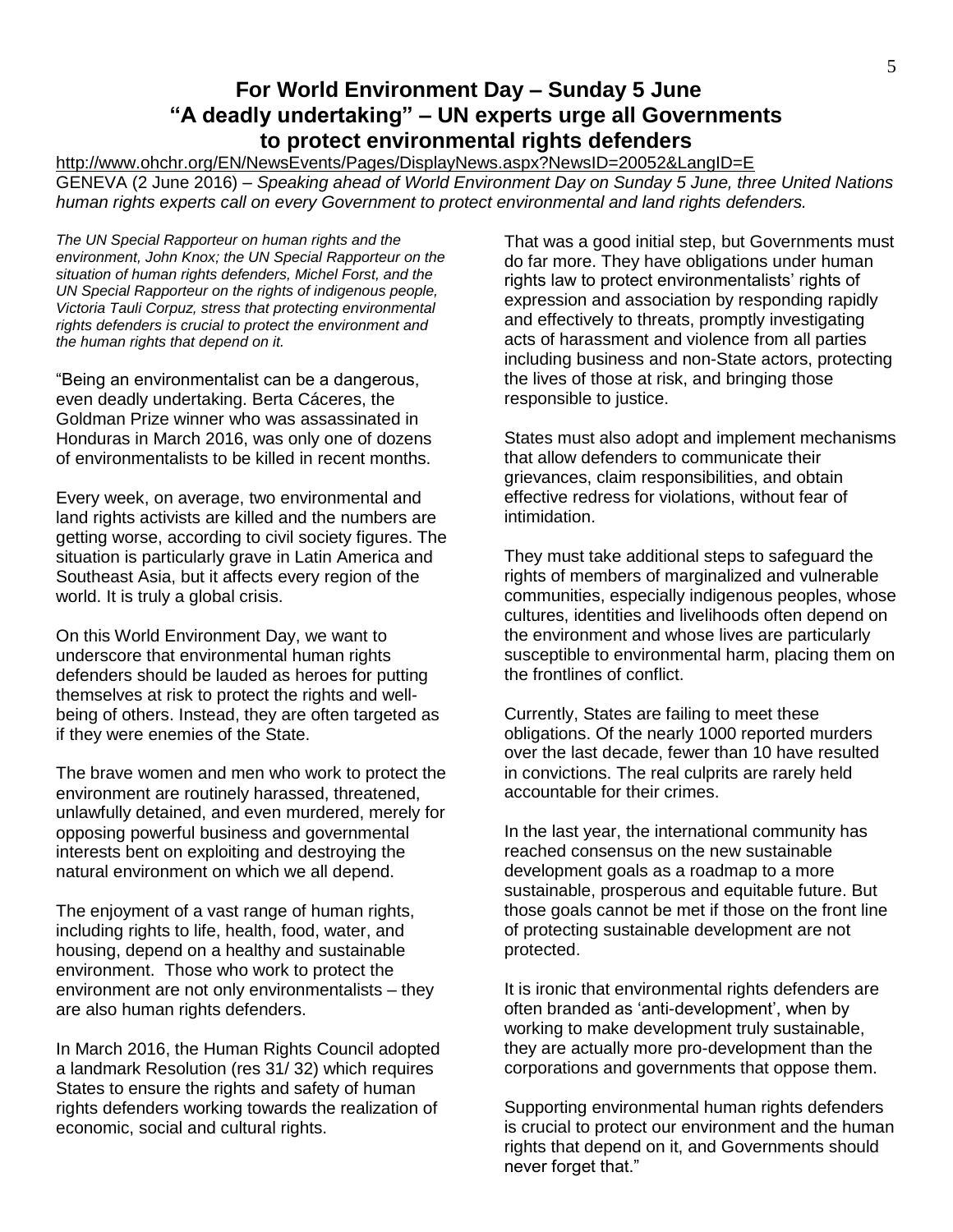#### **ENDS**

*The UN Human Rights Council appointed Mr. John H. Knox (USA) in 2012 to serve as Independent Expert, and reappointed him in 2015 as Special Rapporteur, on the issue of human rights obligations related to the enjoyment of a safe, clean, healthy and sustainable environment. The Council requested him, a professor of international law at Wake Forest University in the United States, to clarify the application of human rights norms to environmental protection, and to identify best practices in the use of human rights obligations in environmental policy-making. Learn more, visit:*

*[http://www.ohchr.org/EN/Issues/Environment/SREnvir](http://www.ohchr.org/EN/Issues/Environment/SREnvironment/Pages/SRenvironmentIndex.aspx) [onment/Pages/SRenvironmentIndex.aspx](http://www.ohchr.org/EN/Issues/Environment/SREnvironment/Pages/SRenvironmentIndex.aspx)*

*Mr. Michel Forst (France) was appointed by the Human Rights Council as the UN Special Rapporteur on the situation of human rights defenders in 2014. Michel Forst has extensive experience on human rights issues and particularly on the situation of human rights defenders. In particular, he was the Director General of Amnesty International (France) and Secretary General of the first World Summit on Human Rights Defenders in 1998. For more information, log on to:*

*[http://www.ohchr.org/EN/Issues/SRHRDefenders/Pag](http://www.ohchr.org/EN/Issues/SRHRDefenders/Pages/SRHRDefendersIndex.aspx) [es/SRHRDefendersIndex.aspx.](http://www.ohchr.org/EN/Issues/SRHRDefenders/Pages/SRHRDefendersIndex.aspx)* 

*NOTE TO EDITORS: Mr. Forst will present a report on the situation of environmental and land rights defenders to the UN General Assembly in October 2016.*

*The Special Rapporteur on the rights of indigenous peoples, Ms. Victoria Tauli-Corpuz (Philippines), is a human rights activist working on indigenous peoples' rights. Her work for more than three decades has been focused on movement building among indigenous peoples and also among women, and she has worked as an educator-trainer on human rights,* 



*development and indigenous peoples in various contexts. She is a member of the Kankana-ey, Igorot indigenous peoples in the Cordillera Region in the Philippines. Learn more, log on to: [http://www.ohchr.org/EN/Issues/IPeoples/SRIndigeno](http://www.ohchr.org/EN/Issues/IPeoples/SRIndigenousPeoples/Pages/SRIPeoplesIndex.aspx) [usPeoples/Pages/SRIPeoplesIndex.aspx](http://www.ohchr.org/EN/Issues/IPeoples/SRIndigenousPeoples/Pages/SRIPeoplesIndex.aspx)*

*The Special Rapporteurs are part of what is known as the Special Procedures of the Human Rights Council. Special Procedures, the largest body of independent experts in the UN Human Rights system, is the general name of the Council's independent factfinding and monitoring mechanisms. Special Procedures mandate-holders are independent human rights experts appointed by the Human Rights Council to address either specific country situations or thematic issues in all parts of the world. They are not UN staff and are independent from any government or organization. They serve in their individual capacity and do not receive a salary for their work.*

*For more information and media requests, please contact Ms. Ahreum Lee (+41 22 917 [9391/ahreumlee@ohchr.org\)](mailto:9391/ahreumlee@ohchr.org) or write to [srenvironment@ohchr.org](mailto:srenvironment@ohchr.org)*

For **media inquiries** related to other UN independent experts: Xabier Celaya – Media Unit (+ 41 22 917 9383 / [xcelaya@ohchr.org\)](mailto:xcelaya@ohchr.org)

#### **For your news websites and social**

**media:** Multimedia content & key messages relating to our news releases are available on UN Human Rights social media channels, listed below. Please tag us using the proper handles: Twitter: [@UNHumanRights](http://twitter.com/UNHumanRights) Facebook: [unitednationshumanrights](https://www.facebook.com/unitednationshumanrights) Instagram: [unitednationshumanrights](http://instagram.com/unitednationshumanrights) Google+: [unitednationshumanrights](https://plus.google.com/+unitednationshumanrights/posts) Youtube: [unohchr](https://www.youtube.com/user/UNOHCHR)

> **High-level Political Forum on Sustainable Development 11 - 20 July 2016, New York Ministerial days from 18 - 20 July**

<https://sustainabledevelopment.un.org/hlpf>

The High-level Political Forum on Sustainable Development is United Nations central platform for the follow-up and review of the [2030 Agenda for Sustainable Development and the Sustainable Development Goals,](https://sustainabledevelopment.un.org/post2015/transformingourworld) adopted at the United Nations Sustainable Development Summit on 25 September 2015.

The Forum, which adopts a Ministerial Declaration, is expected to start effectively delivering on its mandates to provide political leadership, guidance and recommendations on the 2030 Agenda's implementation and followup; keep track of progress; spur coherent policies informed by evidence, science and country experiences; as well as address new and emerging issues.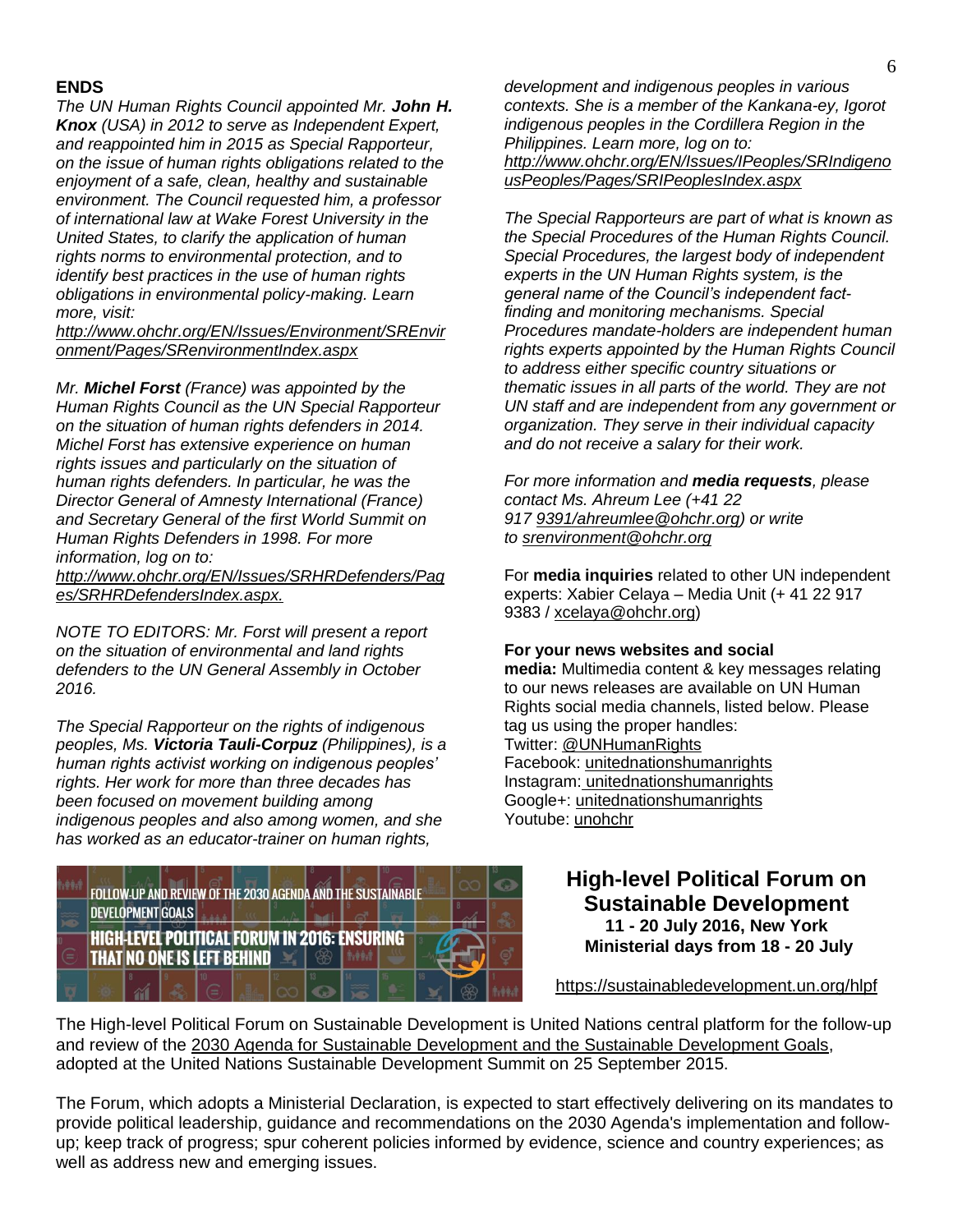### **WHAT WILL HAPPEN DURING HLPF IN 2016?**

HLPF in 2016 is the first since the adoption of the 2030 Agenda and the SDGs. The session will include voluntary reviews of 22 countries and thematic reviews of progress on the Sustainable Development Goals, including cross-cutting issues, supported by reviews by the ECOSOC functional commissions and other intergovernmental bodies and forums. HLPF will also include a range of side events, a Partnership Exchange event, and SDGs Learning, Training and Practice sessions.

### **HOW CAN MEMBER STATES, UN SYSTEM ENTITIES, MAJOR GROUPS AND OTHER STAKEHOLDERS PARTICIPATE?**

HLPF is the most inclusive and participatory forum at the United Nations, bringing all States Members of the United Nations and States members of specialized agencies together. All people can participate in HLPF through the [major groups and other stakeholders](https://sustainabledevelopment.un.org/majorgroups) format. All stakeholders are also invited to organize [side](https://sustainabledevelopment.un.org/content/documents/9915HLPF%202016%20Side%20Events%20Guidelines.docx)  [events,](https://sustainabledevelopment.un.org/content/documents/9915HLPF%202016%20Side%20Events%20Guidelines.docx) and [register multi-stakeholder partnerships and voluntary commitments](https://sustainabledevelopment.un.org/partnership/register/) in support of the SDGs.

- [Download Programme as PDF](https://sustainabledevelopment.un.org/content/documents/10425HLPF%20Draft%20Programme%202016.pdf)
- Schedule for Side events and SDGs Learning, Training and Practice coming soon.



### **Our Mission**

At the UN Global Compact, we believe it's possible to create a sustainable and inclusive global economy that delivers lasting benefits to people, communities and markets. That's our vision.

To make this happen, the UN Global Compact supports companies to:

- 1. Do business responsibly by aligning their strategies and operations with [Ten Principles](https://www.unglobalcompact.org/what-is-gc/mission/principles) on human rights, labour, environment and anti-corruption; and
- 2. Take strategic actions to advance [broader societal goals,](https://www.unglobalcompact.org/what-is-gc/our-work/sustainable-development) such as the UN Sustainable Development Goals, with an emphasis on collaboration and innovation.

# **The Ten Principles of the UN Global Compact**

Corporate sustainability starts with a company's value system and a principled approach to doing business. This means operating in ways that, at a minimum, meet fundamental responsibilities in the areas of human rights, labour, environment and anti-corruption. Responsible businesses enact the same values and principles wherever they have a

presence, and know that good practices in one area do not offset harm in another. By incorporating the Global Compact principles into strategies, policies and procedures, and establishing a culture of integrity, companies are not only upholding their basic responsibilities to people and planet, but also setting the stage for long-term success.

The UN Global Compact's Ten Principles are derived from: the [Universal Declaration of Human](http://www.un.org/Overview/rights.html)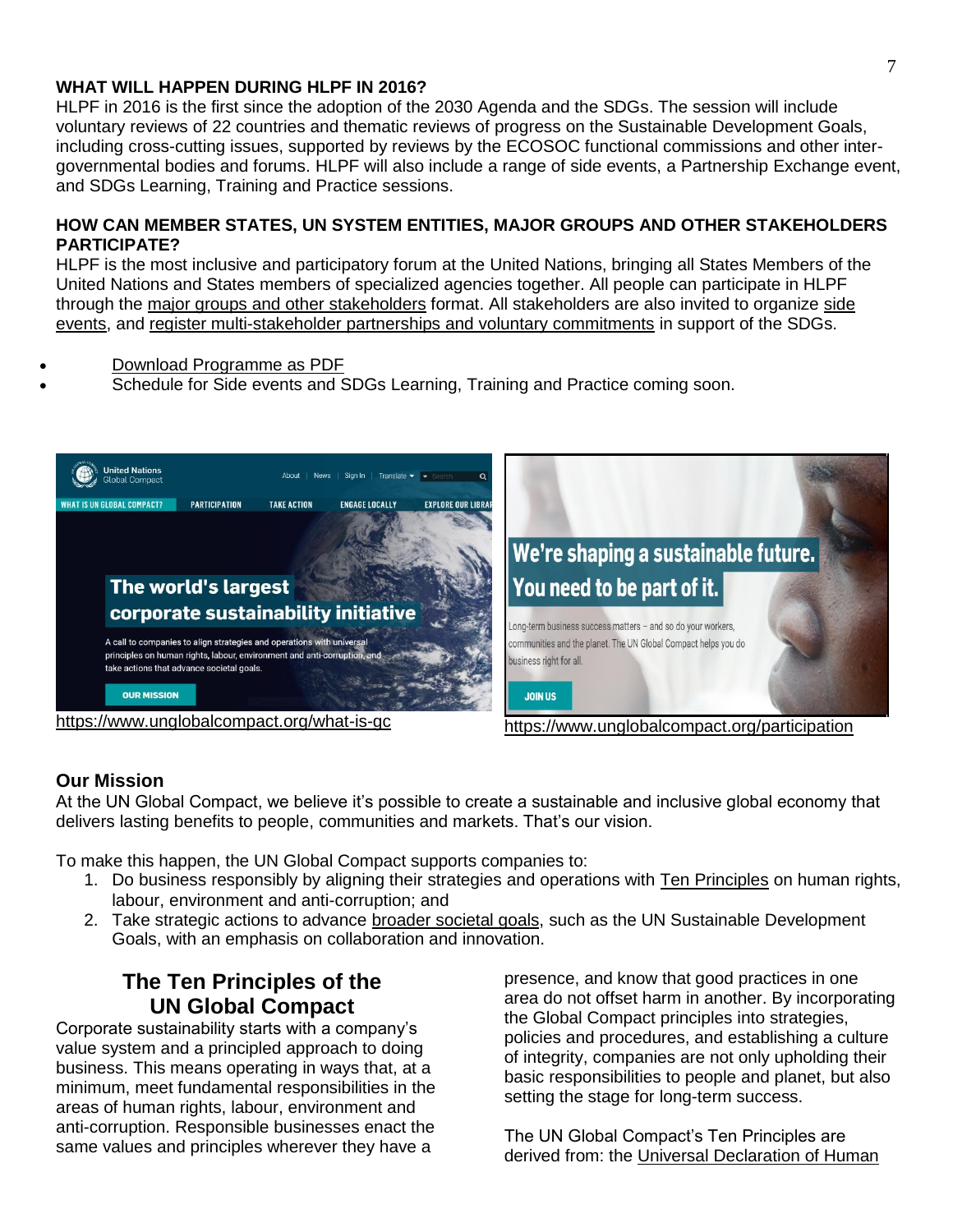[Rights,](http://www.un.org/Overview/rights.html) the [International Labour Organization's](http://www.ilo.org/declaration/lang--en/index.htm)  [Declaration on Fundamental Principles and Rights](http://www.ilo.org/declaration/lang--en/index.htm)  [at Work,](http://www.ilo.org/declaration/lang--en/index.htm) the [Rio Declaration on Environment and](https://sustainabledevelopment.un.org/rio20/futurewewant)  [Development,](https://sustainabledevelopment.un.org/rio20/futurewewant) and the [United Nations Convention](http://www.unodc.org/unodc/en/treaties/CAC/index.html)  [Against Corruption.](http://www.unodc.org/unodc/en/treaties/CAC/index.html)

### **Human Rights**

[Principle 1:](https://www.unglobalcompact.org/what-is-gc/mission/principles/principle-1) Businesses should support and respect the protection of internationally proclaimed human rights; and

[Principle 2:](https://www.unglobalcompact.org/what-is-gc/mission/principles/principle-2) make sure that they are not complicit in human rights abuses.

### **Labour**

[Principle 3:](https://www.unglobalcompact.org/what-is-gc/mission/principles/principle-3) Businesses should uphold the freedom of association and the effective recognition of the right to collective bargaining:

[Principle 4:](https://www.unglobalcompact.org/what-is-gc/mission/principles/principle-4) the elimination of all forms of forced and compulsory labour;

[Principle 5:](https://www.unglobalcompact.org/what-is-gc/mission/principles/principle-5) the effective abolition of child labour; and

[Principle 6:](https://www.unglobalcompact.org/what-is-gc/mission/principles/principle-6) the elimination of discrimination in respect of employment and occupation.

#### **Environment**

[Principle 7:](https://www.unglobalcompact.org/what-is-gc/mission/principles/principle-7) Businesses should support a precautionary approach to environmental challenges; [Principle 8:](https://www.unglobalcompact.org/what-is-gc/mission/principles/principle-8) undertake initiatives to promote greater environmental responsibility; and [Principle 9:](https://www.unglobalcompact.org/what-is-gc/mission/principles/principle-9) encourage the development and diffusion of environmentally friendly technologies.

### **Anti-Corruption**

[Principle 10:](https://www.unglobalcompact.org/what-is-gc/mission/principles/principle-10) Businesses should work against corruption in all its forms, including extortion and bribery.

# **Business Commits to Advance Agenda for Humanity at UN Summit**

#### <https://www.unglobalcompact.org/news/3461-05-24-2016>

*Istanbul, 24 May 2016* – Today, the UN Global Compact and UN Foundation convened over 100 senior business representatives at the World Humanitarian Summit Business Breakfast, with the goal of jump-starting progress on the UN Secretary-General's Agenda for Humanity.

During the breakfast session, participants identified important pathways to support implementation of World Humanitarian Summit outcomes and deepen business engagement in humanitarian action. Companies shared examples of partnership work and innovations that could be scaled to dramatically accelerate private sector action in humanitarian response and resilience. The event united private sector leaders attending the first-ever global summit to tackle modern humanitarian challenges, which attracted over 6,000 delegates from all regions and sectors.

With over 60 million people displaced by conflict and violence worldwide, the World Humanitarian Summit underscored that peace and stability are essential for securing a truly sustainable and prosperous future. More efforts by government, business and civil society worldwide are needed to help stem the flow of people fleeing conflict, address the root causes of instability, and avoid future crises that trigger large-scale migration and forced displacement.

Deputy Secretary-General Jan Eliasson noted the important role of the private sector as a strategic partner to the UN in humanitarian preparedness and response at the business session. The strong linkage between the global humanitarian and development agendas was emphasized by UN Global Compact Executive Director Lise Kingo who committed that, "the UN Global Compact will mobilize private sector action on areas that are essential to humanity including poverty, climate, gender, peace and good governance."

Additional UN Global Compact work will be carried out through the [Business for Peace](https://www.unglobalcompact.org/take-action/action/peace) initiative to advance responsible business practices in high-risk and conflict-affected areas, and through the [UN-Business Action](https://business.un.org/)  [Hub](https://business.un.org/) to appeal to companies during major crises and disasters to apply their core assets, expertise and resources.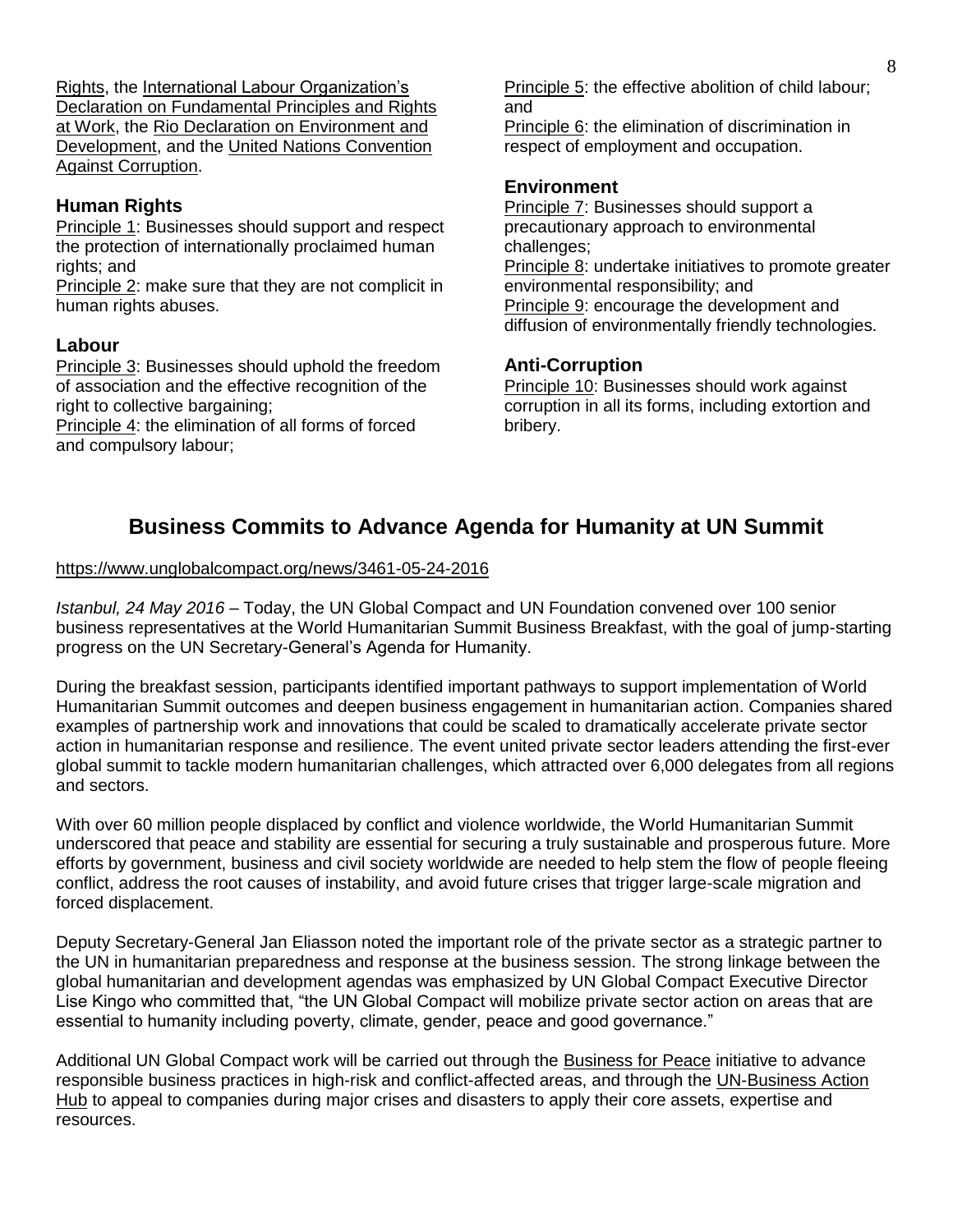### **Baha'i community participates in first World Humanitarian Summit**



Steve Karnik and Bani Dugal, [representatives](http://news.bahai.org/multimedia/slideshow.php?storyid=1110) of the Baha'i International Community at the World [Humanitarian](http://news.bahai.org/multimedia/slideshow.php?storyid=1110) Summit in Istanbul on May 23, [2016.](http://news.bahai.org/multimedia/slideshow.php?storyid=1110)

ISTANBUL 26 May 2016 — With a rising tide of natural disasters and widespread civil unrest, the community of nations is realizing the critical need to work more closely to ensure effective responses to humanitarian crises.

This realization led to the first-ever World Humanitarian Summit, organized by the United Nations and held in Istanbul, Turkey, on 23 and 24 May 2016. The summit brought together government leaders, as well as leaders from business, aid agencies, civil society, and faithbased organizations.

"A record number of people—130 million—need aid to survive," said UN Secretary-General Ban Kimoon during his opening remarks at the Summit. "More people have been forced from their homes than at any time since the end of the Second World War."

A statement released by the Baha'i International Community (BIC) for the occasion, titled "Rising Together: Building the Capacity to Recover from Within", draws on the experience of the Baha'i community in recent decades with communitybuilding and responses to natural disasters. The document highlights the ongoing Baha'i efforts at the grassroots, which are focused on developing capacity in individuals, communities, and institutions in a process of social transformation that greatly enhances a community's resilience.

Commenting on the summit, Bani Dugal, representative of the BIC to the United Nations, said, "It seems critical at this juncture for the institutions and organizations engaged in disaster relief to learn how to effectively engage communities that are directly affected, to consult with them, plan with them, and learn with them."

"Ensuring that development continues after the world's attention has moved on to the next challenge is critical to the long-term prosperity of communities affected by a disaster and depends on the participation of the populations that have been affected."

"We are learning that the work of disaster relief can be unifying and bring out the strength of a community," said Steve Karnik, another representative of the BIC at the event. "Rather than viewing this work merely as a response to a natural disaster, we can understand these moments, tragic as they are, as the time for communities to marshal their material and moral resources and become stronger and more resilient for the future."

"Assuming ownership of their own development has become a foundational element of Baha'i communities' response to disasters and more broadly in social and economic development," said Mr. Karnik. "Our experience has emerged from efforts of Baha'i communities throughout the world that have suffered natural disasters. And we have learned that the stronger the pattern of collective life in a community, the greater its resilience."

Mr. Ban's opening remarks drew attention to the importance of nations coming together to address meaningfully the challenges that the rising wave of disasters in the world presents for humanity.

"A generation of young people feels that we have lost our way," he stated. "We are here to shape a different future. Today we declare: We are one humanity, with a shared responsibility. Let us resolve here and now not only to keep people alive, but to give people a chance at life in dignity."

To advance a learning process on this subject and how it and like-minded organizations can play their part, the BIC will bring together various social actors next month in its New York office to reflect on the outcomes of the summit.

To read the article online, view photographs and access links: [http://news.bahai.org/story/1110.](http://news.bahai.org/story/1110) For the Baha'i World News Service home page, go to: <http://news.bahai.org/>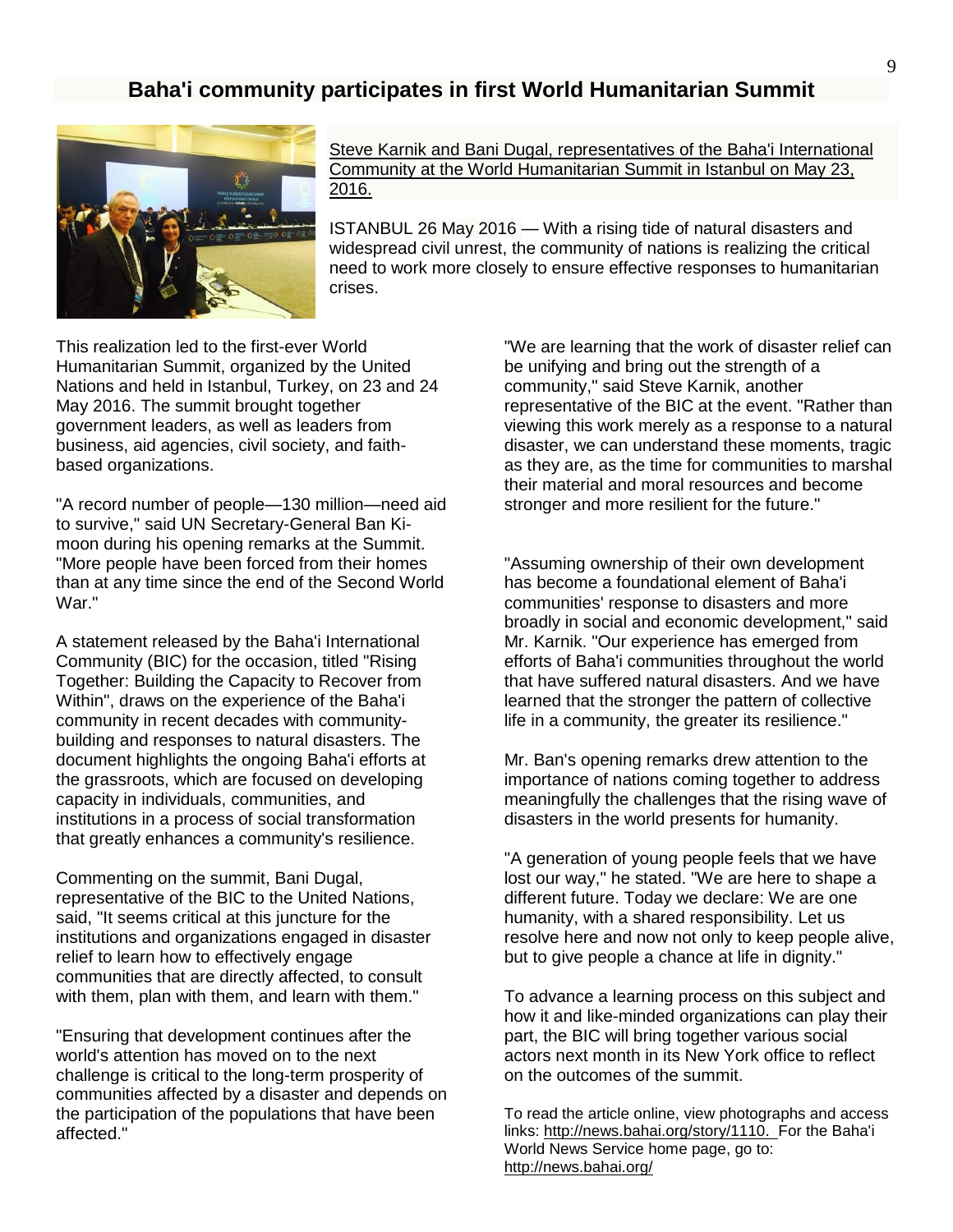# **Renewable energy is not just a fix for climate change – it's also a sign of progress**



A worker inspects solar panels. Image: REUTERS/Carlos Barria. Written by [Francesco Starace](https://www.weforum.org/agenda/authors/francesco-starace) CEO, Enel **Group** 

Published Wednesday 15 June 2016 [https://www.weforum.org/agenda/2016/06/b](https://www.weforum.org/agenda/2016/06/beyond-climate-change-renewable-energy-is-more-than-just-a-fix) [eyond-climate-change-renewable-energy-is](https://www.weforum.org/agenda/2016/06/beyond-climate-change-renewable-energy-is-more-than-just-a-fix)more-than-iust-a-fix

According t[o](http://climate.nasa.gov/vital-signs/global-temperature/) [NASA,](http://climate.nasa.gov/vital-signs/global-temperature/) 2015 was the hottest year since man started measuring the

temperature of the planet. This was by no means an isolated case, but a constant trend from the year 2000 to today; the biggest culprit is the global warming associated with human activity, along with [emissions of](http://www.ipcc.ch/pdf/assessment-report/ar5/syr/SYR_AR5_FINAL_full_wcover.pdf)  [greenhouse gases \(GHGs\) as a by-product of fossil fuel combustion.](http://www.ipcc.ch/pdf/assessment-report/ar5/syr/SYR_AR5_FINAL_full_wcover.pdf)



Image: NQAA

Climate change is an issue that has been discussed to no end: actor Leonardo DiCaprio has spoken very frankly about the need to act a[t](https://www.youtube.com/watch?v=m-FM845giaI) [the UN](https://www.youtube.com/watch?v=m-FM845giaI)  [General Assembly,](https://www.youtube.com/watch?v=m-FM845giaI) U.S. President Barack Obama adde[d](https://www.whitehouse.gov/climate-change) [climate change to his](https://www.whitehouse.gov/climate-change)  [mandate,](https://www.whitehouse.gov/climate-change) and in Paris 195 countries reache[d](http://www.cop21.gouv.fr/en/195-countries-adopt-the-first-universal-climate-agreement/) [a historic](http://www.cop21.gouv.fr/en/195-countries-adopt-the-first-universal-climate-agreement/)  [agreement during the COP21](http://www.cop21.gouv.fr/en/195-countries-adopt-the-first-universal-climate-agreement/)  [conference.](http://www.cop21.gouv.fr/en/195-countries-adopt-the-first-universal-climate-agreement/)

Despite all these efforts, the consensus is that the solution is still a long way away, and that big companies just don't do enough. *Why?*

### **The traditional approach to climate change: progress vs environment**

The debate on climate change

is usually tackled starting with three fundamental assumptions. The first concerns a *moral duty*: it's our responsibility to safeguard the planet for future generations, as we only have one Earth.

The second assumption is ecological: the climate mutation for which we are responsible is also to blame for unpredictable natural disasters, of which the victims are many.

The third assumption stems from the juxtaposition of progress and environment: progress means economic growth, and economic growth of an individual or a nation implies increased pollution: progress demands energy, and access to energy is ever more at the cost of the environment. Asking individuals, or whole nations to limit their own carbon footprint means placing limits on their demand for energy, and as such, their demand for growth. Asking individuals and states to compensate for their own carbon footprint leads to their growth being more expensive; which in turn accounts for the differences between most Latin America and developed countries' plans to combat climate change.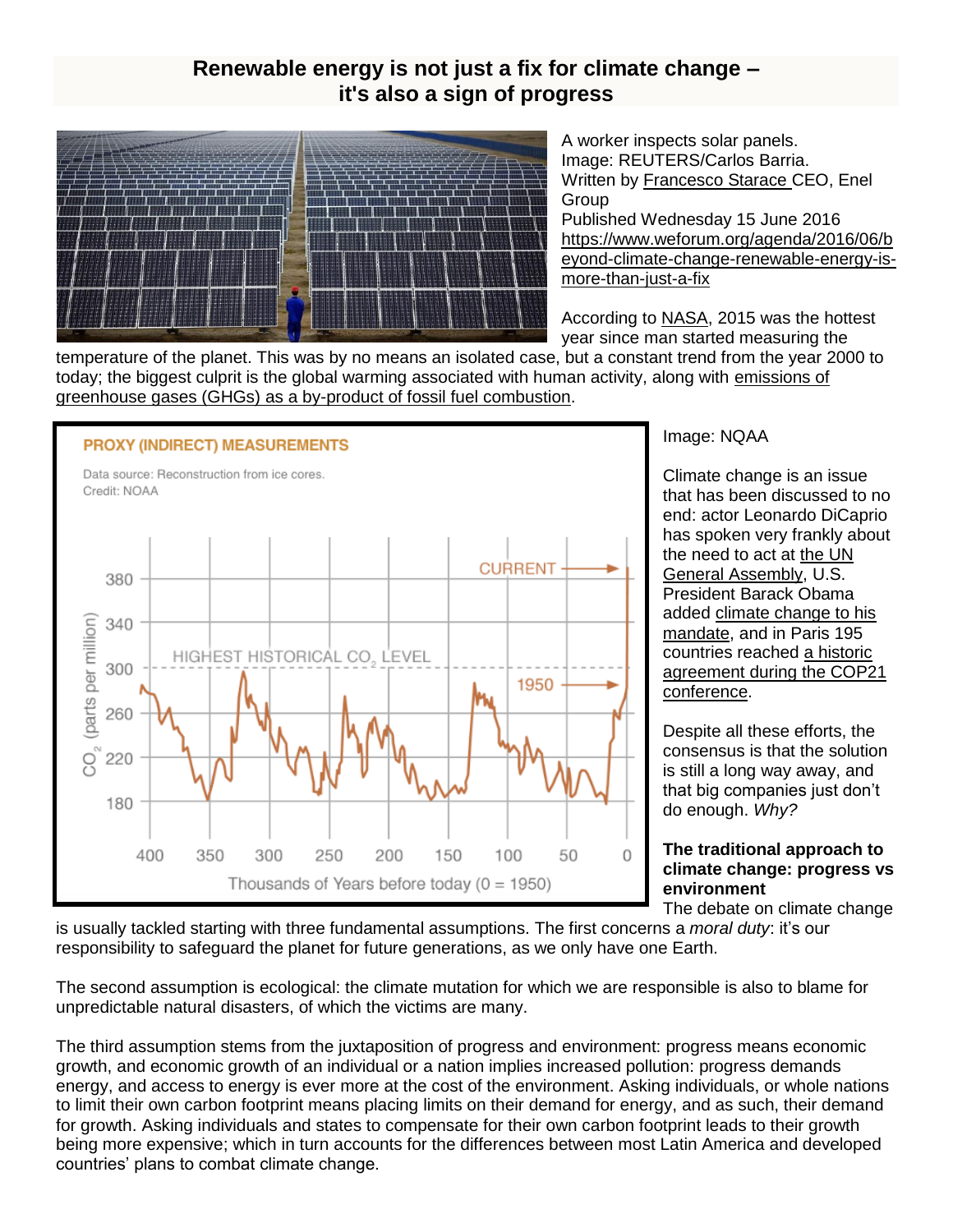| CO2 emissions (metric tons per capita)       |             |                             |
|----------------------------------------------|-------------|-----------------------------|
| <b>Arab World</b>                            |             | $4.72011$ $\longrightarrow$ |
| <b>Caribbean small states</b>                | $9.72011$ = |                             |
| <b>Central Europe and the Baltics</b>        |             | 6.9 2011 2020               |
| <b>East Asia &amp; Pacific</b>               |             | $5.32011$ $\longrightarrow$ |
| Euro area                                    |             | $7.12011$ $\longrightarrow$ |
| <b>European Union</b>                        |             | $7.12011$ $\longrightarrow$ |
| <b>Europe &amp; Central Asia</b>             |             | 5.42011                     |
| Fragile and conflict affected situations     | $0.92011$ = |                             |
| <b>Latin America &amp; Caribbean</b>         | $2.42011$ = |                             |
| Least developed countries: UN classification | 0.32011     |                             |
| <b>Middle East &amp; North Africa</b>        | 3.9 2011 –  |                             |
| <b>OECD</b> members                          | $9.92011$ = |                             |
| <b>Other small states</b>                    | $1.52011 =$ |                             |
| Pacific island small states                  | $1.12011 =$ |                             |
| <b>Small states</b>                          | 3.52011     |                             |
| <b>South Asia</b>                            | $1.42011 =$ |                             |
| <b>Sub-Saharan Africa</b>                    | $0.82011$ = |                             |
| World                                        |             | 4.9 2011 –                  |

Image: World Bank

These three assumptions don't actually help to find a solution, because the truth is that facing up to climate change is considered by big companies and governments to be *important*, but not *convenient*. It's a case of having to bear the brunt of immediate costs in the present, in order to reap the rewards in the distant future.

If we think, for example, of a traditional car: all of us know that in using one (a benefit of the present) we are impacting negatively on the climatic conditions of the planet (tomorrow's cost). However, the sacrifice of having to walk (today) often means that we put off dealing with the problem (until tomorrow). What happens, however, if someone were to propose a car with the same functionality and characteristics as the one we use, at a similar price to the one we paid, but that doesn't pollute? Well now

the picture changes: we're suddenly motivated to act against the issue at hand (pollution), because we finally have a solution (the electric car) from which we can reap immediate benefits.

It's certainly not by chance that I have just described what is happening to the automobile market, thanks to Elon Musk: energy is set to dominate the debate on tomorrow's world. From self-driving cars to wearable devices, the problem will be how to enable this progress without having to resort to finite resources that only serve to worsen the climate change issue.

#### **Renewable energy is not just a reaction to climate change**

Since the industrial revolution, progress has continued to be achieved at the cost of the planet we live on; in 2040 demand for solar electricity is [expected to have grown by 70%.](http://www.worldenergyoutlook.org/media/weowebsite/2015/WEO2015_Factsheets.pdf) With these statistics, we cannot afford to continue to think of Earth as a disposable resource, ripe for consumption.

Renewable sources solve this problem, because they radically transform energy availability: from a zero-sum game, in which it is a race to see who can claim the most fossil fuels, using them at the expense of the environment, to a positive-sum game whereby the access by one party to energy does not affect the other party's access, resources are neither limited or localized, and the environmental impact is minimal. We need to build convenient, tangible alternatives until a new direction is adopted and replicated.

Nevertheless, there are still many that believe that resorting to renewable sources is still impractical from an economic point of view, when compared to the use of fossil fuels.